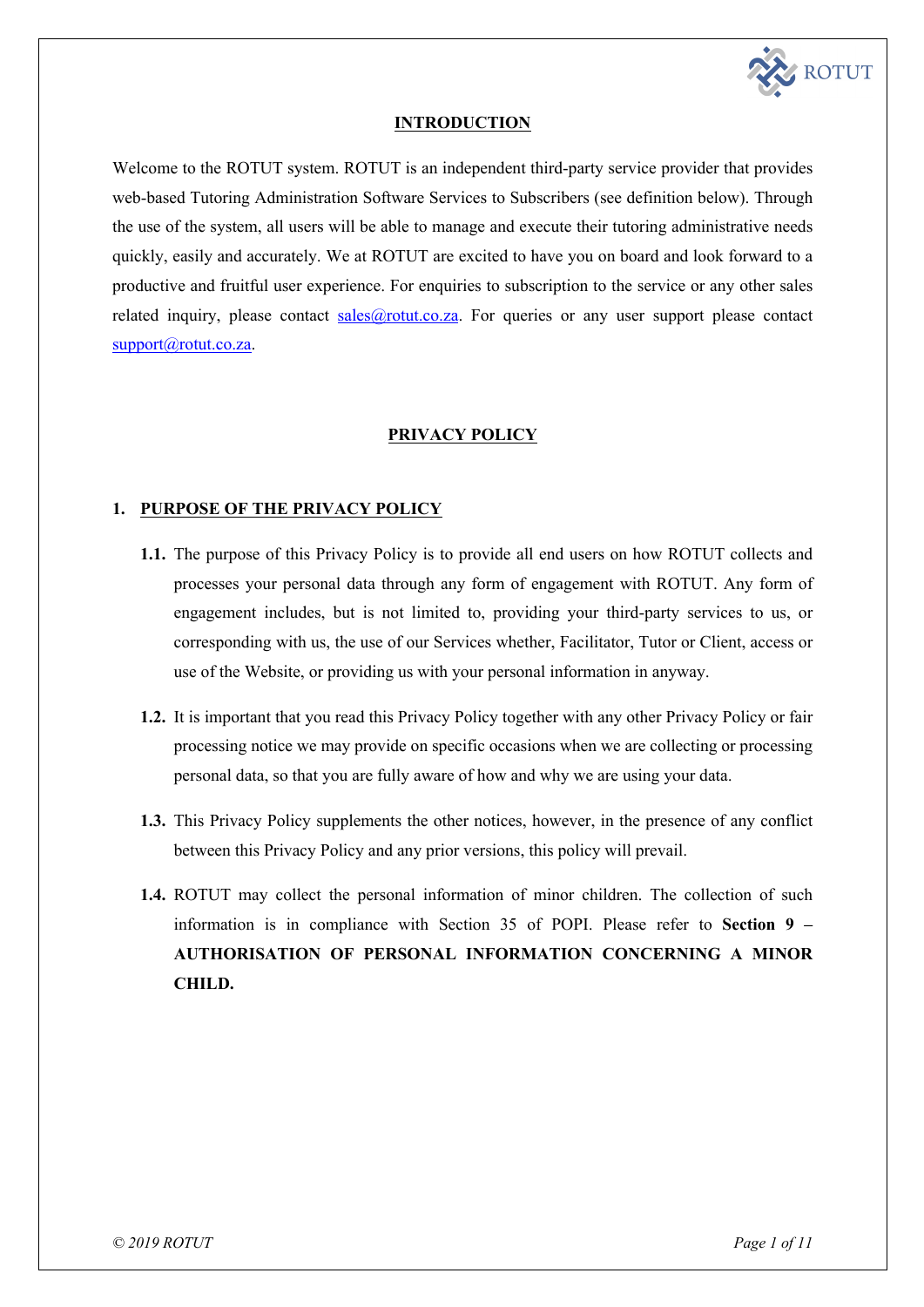

# **2. DEFINITIONS AND INTERPRETATIONS**

- **2.1.** "**Account**" means a unique account created for Subscriber to access the Subscription Services.
- **2.2.** "**Add-On Services**" means additional services and requested features that do not fall on the customisation index that may be added to the Subscription Services at an additional cost to the Subscriber.
- **2.3.** "**Affiliate**" means an entity that controls, is controlled by or is under common control with a party, where "control" means ownership of 50% or more of the shares, equity interest or other securities entitled to vote for election of directors or other managing authority.
- **2.4. "Authorised End User"** means an individual person for whom the Subscriber is purchasing and/or is utilising the Services for. An Authorised End user includes employees, agents, contractors or sub-contractors of the Subscriber who, due to the nature of their employment with the Subscriber, are performing their obligations in the internal operations of the Subscriber's Business. This definition is extended to a customer/client of the Subscriber for whom the Subscriber is purchasing and/or utilising the Services.
- **2.5. "Confidential Information"** means all non-public, confidential data or information in any form disclosed by one Party to the other Party, either directly or indirectly, by any means, if and for so long as the data and information are protectable as trade secrets by the disclosing Party or are otherwise subject to legal rights that give the disclosing Party, independent of contract, a right to control use and/or disclosure of the data and information. Confidential information includes any information in which a reasonable person would consider to be confidential or is marked "confidential" or "proprietary" or some similar designation by the disclosing party. As a non-exhaustive list of examples, Confidential Information includes data, information regarding a Party's financial condition and financial projections, business and marketing plans, product plans, product prototypes, the results of product testing, research data, market intelligence, technical designs and specifications, secret methods, manufacturing processes, source code of proprietary software, the content of unpublished patent applications, customer lists, vendor lists, internal cost data and the terms of contracts with employees and third parties. Information may be Confidential Information regardless of the medium or manner by which it is disclosed, including disclosures orally or via printed or handwritten document, email or other electronic messaging, fax or telephone.
- **2.6. "Data Controller"** means the person who determines the purpose and means of the processing data.
- **2.7. "Identifiable Person"** means someone who can be identified either directly or indirectly.
- **2.8. "Personal Data"** means any information that is capable of identifying a person or relating to an identifiable or identified person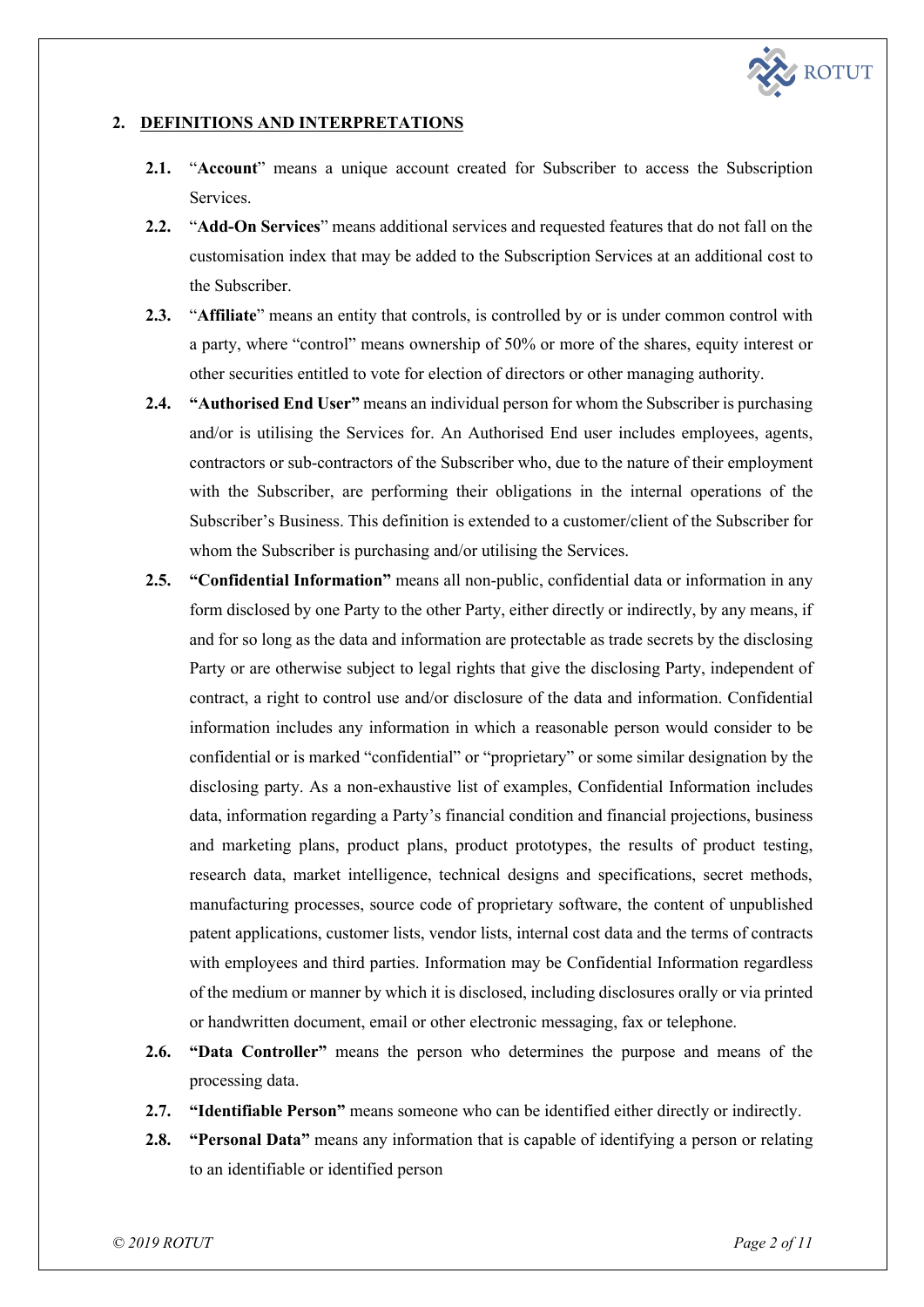

- **2.9.** "**Professional Services**" means time-and-materials services provided to the Subscriber, such as consulting services, on boarding support, etc.
- **2.10. "Process**
- **2.11.** "**Services**" means, collectively, Subscription Services, Add-On Services and Professional Services.
- **2.12.** "**Subscription Services**" means the services provided by ROTUT to the User. The Services include but are not limited to software to schedule, invoice, manage tutoring related appointments, the use of web-based applications, Mobile Applications (if and/or when applicable), technical support, and documentation such as user manuals and online help files.
- **2.13. 'Subscriber"** means any organization or individual using and/or subscribing to the Website for the purposes of utilising or managing the online Services provided on behalf of themselves or an organization
- **2.14. "User Content"** means all materials, text, data, graphics, videos, images, photos, audiovisual, audio, client list, confidential information and/or content of any nature provided by the User in the utilisation of the Services.
- **2.15.** "**Websites**" means https://www.rotut.co.za.
- **2.16.** When words and figures conflict, the words must prevail.
- **2.17.** Where any conflict between this Agreement and the Subscription and Service Agreement, the Subscription and Service Agreement will prevail.
- **2.18.** The words "shall", "must" and "will" in this agreement are mandatory obligations.
- **2.19.** One gender includes the other gender.
- **2.20.** The singular includes the plural and *vice versa* unless the intention of the term dictates otherwise.
- **2.21.** The headings of the clauses in this agreement are for convenience and reference only; and shall not be used in the interpretation, modification or amplification of the terms of this agreement.
- **2.22.** The termination of this agreement will not affect the terms in this agreement which expressly state that they will operate after the termination

### **3. GOVERNING LEGISLATION**

**3.1.** This Privacy Policy complies with and facilitates the obligations required from *the European Commission's General Data Protection Regulation 2016/679* ("**GDPR"**) as well as the South African Protection of Personal Information Act No 4 of 2013 ("*POPI"***)** as amended.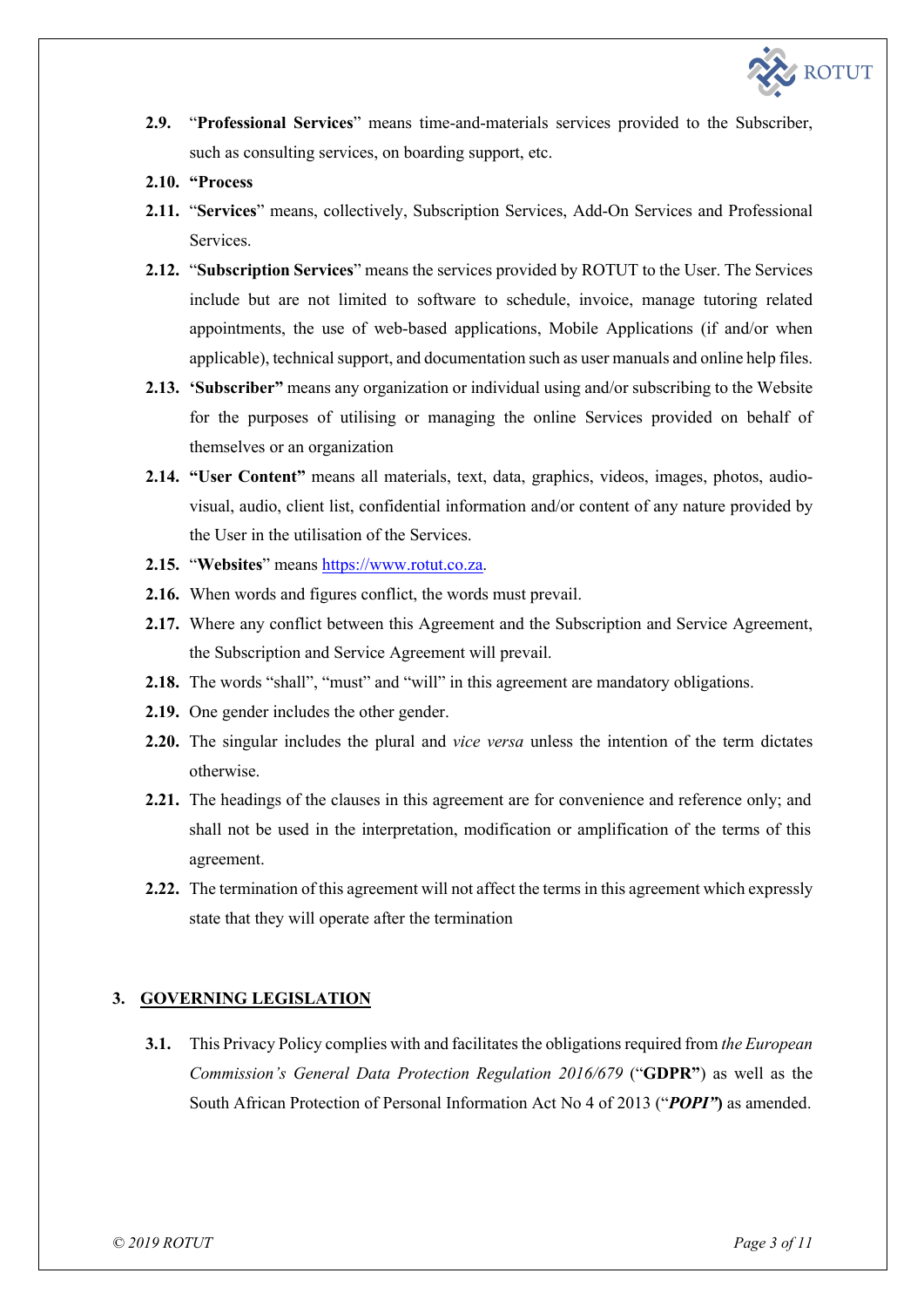

# **4. ROLE AS "DATA CONTROLLER"**

- **4.1.** For the purposes of this Privacy Policy, ROTUT is considered to be the Data Controller as defined in the GDPR.
- **4.2.** ROTUT has appointed a data representative who is responsible for overseeing questions in relation to this Privacy Policy as well as any related legal questions. If you have any questions about this Privacy Policy, including any requests to exercise your legal rights, please contact the representation using the details set out in **Section 5** below.
- **4.3.** You have the right to make a complaint at any time to the South African regulator's office (the Information Regulator's Office of South Africa) or the office of any relevant European Information Regulator. We would, however, appreciate the chance to deal with your concerns before you approach any such regulator, so please contact us in the first instance.

# **5. OUR CONTACT DETAILS**

**5.1.** Our full details are as follows:

| Partnership Name:                         | <b>ROTUT</b>      |
|-------------------------------------------|-------------------|
| Name of Information Office: Matthew Pepin |                   |
| Email:                                    | legal@rotut.co.za |
| Telephone Number:                         | 0797974010        |

# **6. ACCEPTANCE OF TERMS AND DUTY TO NOTIFY OF CHANGES**

- **6.1.** This Privacy Policy has been updated as of 30 June 2021. Historical versions have been archived and are available upon request to the Information Officer.
- **6.2.** ROTUT owns and supplies software and services that assist in scheduling, invoicing, reserving, and/or managing tutoring related appointments and schedules online through the www.rotut.co.za website (collectively, the "Service", the "Services", or the "Website"). ROTUT and its related Services may be referred to as "us" or "we". Any organisation or individual using and/or subscribing to the Website for the purposes of utilising or managing the online services provided on behalf of themselves or an organisation, shall be referred to as a "Subscriber". Any end user using the Website or any other part of the Website in order reserve time slots to receive/provide services either for themselves, on behalf of an organisation or a minor shall be referred to as a "Authorised End User". ROTUT's Subscribers and Authorised End Users may be collectively referred to as "user", "users",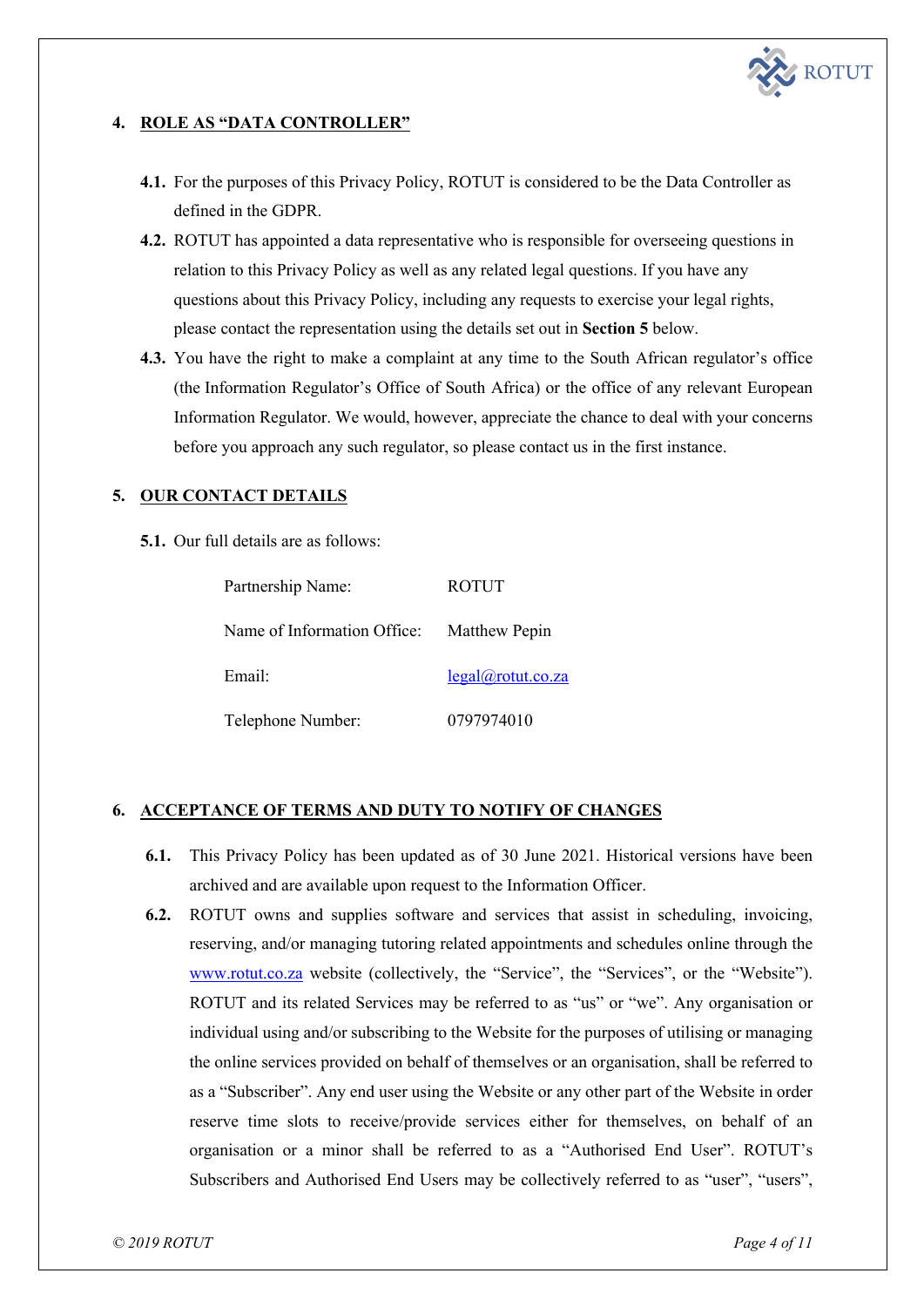

"you", "your" or "yours".

- **6.3.** Accessing and using the Services or any portion of the Website signifies your acceptance and agreement to the terms of the Privacy Policy of this Website, which is set out on this website page (www.rotut.co.za/privacypolicy). If you do not agree to these terms and conditions, kindly inform us in writing and refrain from using the services.
- **6.4.** ROTUT reserves the right, at our discretion, to modify, remove, update and change the terms of the Privacy Policy at any time. ROTUT will make reasonable efforts to inform Subscribers and Authorised End Users of any changes to this policy. The terms and conditions of this Privacy Policy are in addition to any other terms and conditions applicable to the Website through the Subscription and Service Agreement of the Subscriber and Terms of Use (www.rotut.co.za/termsandconditions). By continuing use of our Services, you show that you comply with our modified terms as they currently stands at user access. For any updates, please visit this page frequently.
- **6.5.** Any new features that augment or enhance the current Service, including the release of new tools and resources as well as Professional Services and Add-On Services, shall be subject to the terms and conditions of this Privacy Policy. Continued use of the Service after any such changes shall constitute your consent to such changes.
- **6.6.** The Privacy Policy relates to the collection and use of personal information you may supply to us through your conduct on the Website.
- **6.7.** We at ROTUT recognise the importance of protecting the privacy of information collected about visitors to our website, particularly information that is capable of identifying an individual ("personal data"). This Privacy Policy governs the manner in which your personal information, obtained through the website, will be dealt with.

# **7. PERSONAL DATA AND DATA WE COLLECT FROM YOU**

- **7.1.** It is important that any personal data held by ROTUT about you is accurate and current at all times. Please let us keep your personal information updated by contacting us should any of your personal information change. We will not know of your personal information changes without you telling us, so please be timeous in your notification of the changes. ROTUT will not be liable for any incorrect personal data it may hold if there has been no notification of the changes needed.
- **7.2.** Personal Data about visitors to our site is collected only when knowingly and voluntarily submitted. For example, we may need to collect such information to provide you with further services or to answer or forward any requests or enquiries. It is our intention that this policy will protect your personal information from being dealt with in any way that is inconsistent with applicable privacy laws in South Africa.
- **7.3.** The processing of special categories of data, as defined as personal data revealing racial or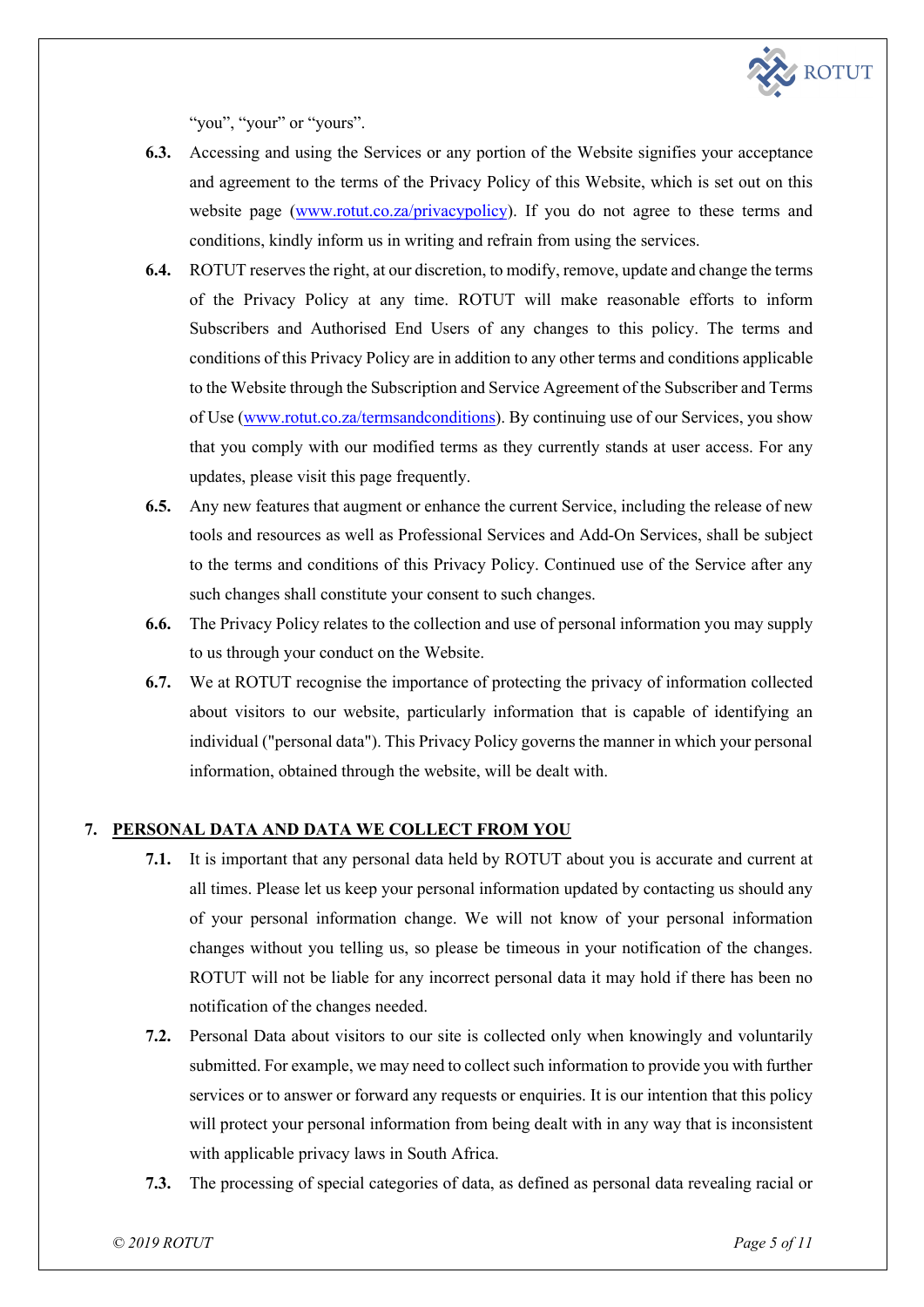

ethnic origin, political opinions, religious or philosophical beliefs, trade-union membership, sexual orientation, and data concerning health or sex life, is prohibited, subject to certain exceptions as contained within this Agreement, the Terms of Use or the Subscription and Service Agreement.

- **7.4.** In no event, will ROTUT use collected personal data to market the services to a third party, or sell, rent, trade or transfer to third parties, or otherwise provide third parties with access thereto, except as specifically provided for in this Privacy Policy. We may share generic aggregated demographic information not linked to any personal identification information regarding visitors and Users with our business partners, trusted affiliates and advertisers.
- **7.5.** As part of registering with us, we collect personal information about you in order for you to take full advantage of our services. To do this it may be necessary for you to provide additional information to us as detailed below:
	- **a. Name.** To generate unique accounts for registered juristic and natural persons, we may process your name. Such processing is based on your consent and your name will be kept securely with us until the account is deactivated by you and subsequently fully deleted by us.
	- **b. Email address.** Your email address may be processed by us in order to create an identity for your account and for you to create an account. The email address may also be processed in order for Users and Subscribers to receive emails regarding scheduling, booking, managing appointments and invoicing. The processing is based on our consent and your email address will be kept securely with us until the account is deactivated by you and subsequently fully deleted by us.
	- **c. Business name.** To register your account, your business name will be processed based on your consent. Your business name will be kept securely with us until the account is deactivated by you and subsequently fully deleted by us.
	- **d. Phone Number.** To cater the account for the registrar, your phone number will be processed based on your consent. Your phone number will be kept securely with us until the account is deactivated by you and subsequently fully deleted by us.
	- **e. Address.** To cater the account for the registrar, we will collect and process your address for your session booking page. Such processing is based on your consent and the address will be kept securely with us until the account is deactivated by you and subsequently fully deleted by us.
	- **f. Professional Details.** To cater the account registrar, we may process your professional details, as it is a legal requirement for our and the Subscribers performance of a contract where you are a party. Such processing is based on your consent. Your professional details will be kept securely with us until the account is deactivated by you and subsequently fully deleted by us.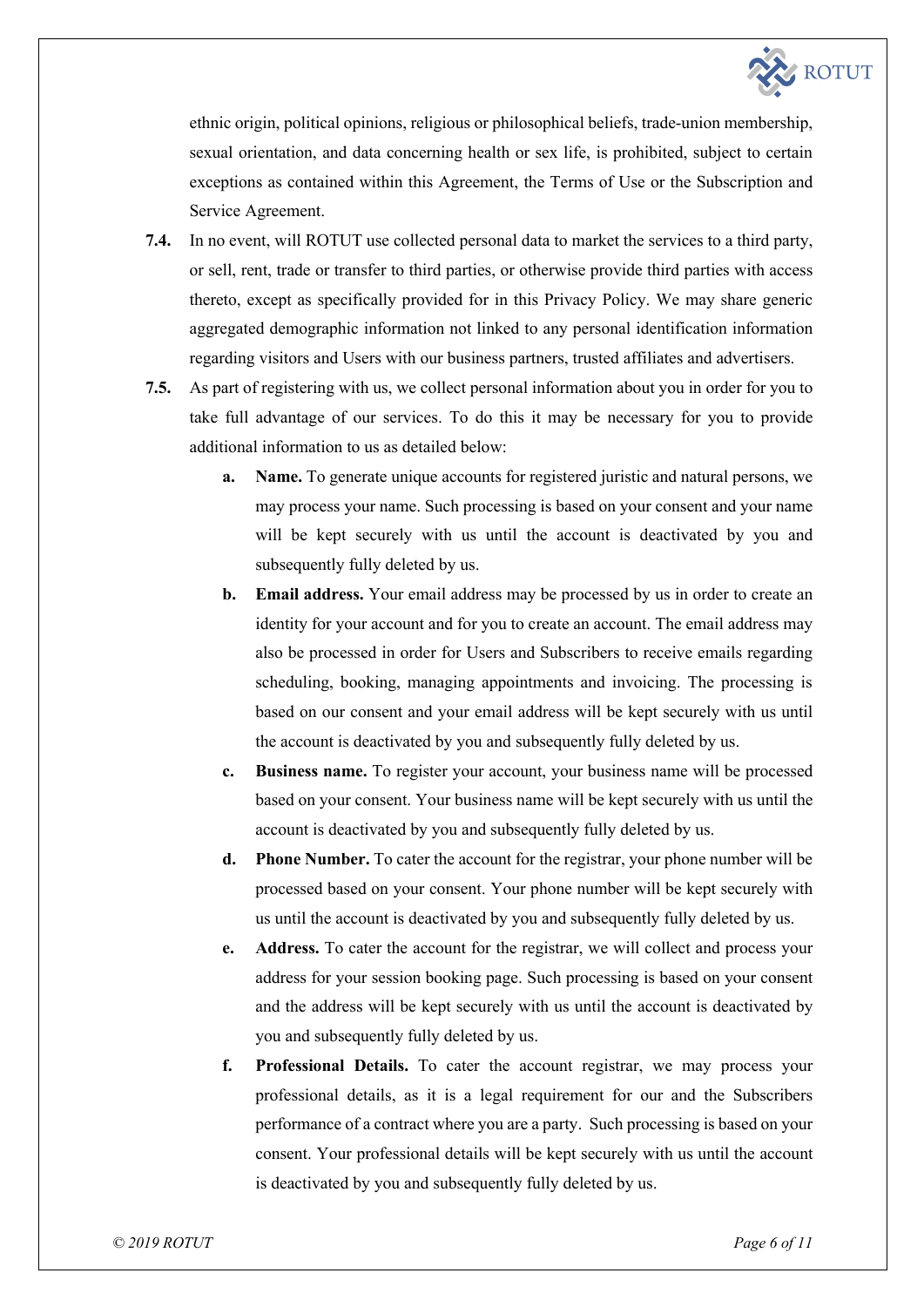

- **g. Photos and images.** Any photographs or images uploaded during either the registration process or subsequent use may be processed and reviewed to adhere to our image guidelines based on your consent (www.rotut.co.za/communityguidelines). Uploading photos and images are voluntary and our processing and review will be based on your consent. Consent in this instance is implied when uploading a photo or image. This personal data will be kept securely with us until the account is deactivated by you and subsequently fully deleted by us.
- **h. Account Details (Subscriber only).** In order to charge for your subscription with us, your payment details will be processed by us, as it is a legal requirement for our performance of a contract where you are a party. Such processing is based on your consent and this information will be kept securely with us until the account is deactivated by you and subsequently fully deleted by us.
- **i. Proof of payments.** Your Subscriber may require you to upload a proof of payment to the system. Information in this document will only be collected and not processed, only stored for the Subscribers use. These documents will however be kept securely with us until the account is deactivated by you and subsequently fully deleted by us.
- **j. ID Number.** To cater the account registrar, we will collect and process your South African ID Number based on your consent. This information will be kept securely with us until the account is deactivated by you and subsequently fully deleted by us.
- **k. Academic Records.** Your Subscriber may require you to upload your academic records to cater for the account registrar, security purposes or any other reason as disclosed by your Subscriber. We will collect but not process your uploaded academic records. These documents will however be kept securely with us until the account is deactivated by you and subsequently fully deleted by us.
- **l. Schooling Details.** To cater for account registrar, we will collect and process your schooling details (elementary, primary, secondary and tertiary) based on your consent. Such details will be kept securely with us until the account is deactivated by you and subsequently fully deleted by us.
- **m. Emergency Contact Details.** To cater for account registrar, we will collect and process your emergency contact details for your Subscriber. Such processing is based on your consent and will be kept securely with us until the account is deactivated by you and subsequently fully deleted by us.
- **7.6.** We also collect, use and share **Aggregated Data** such as statistical or demographic data for any purpose. Aggregated Data may be derived from your personal data but is not considered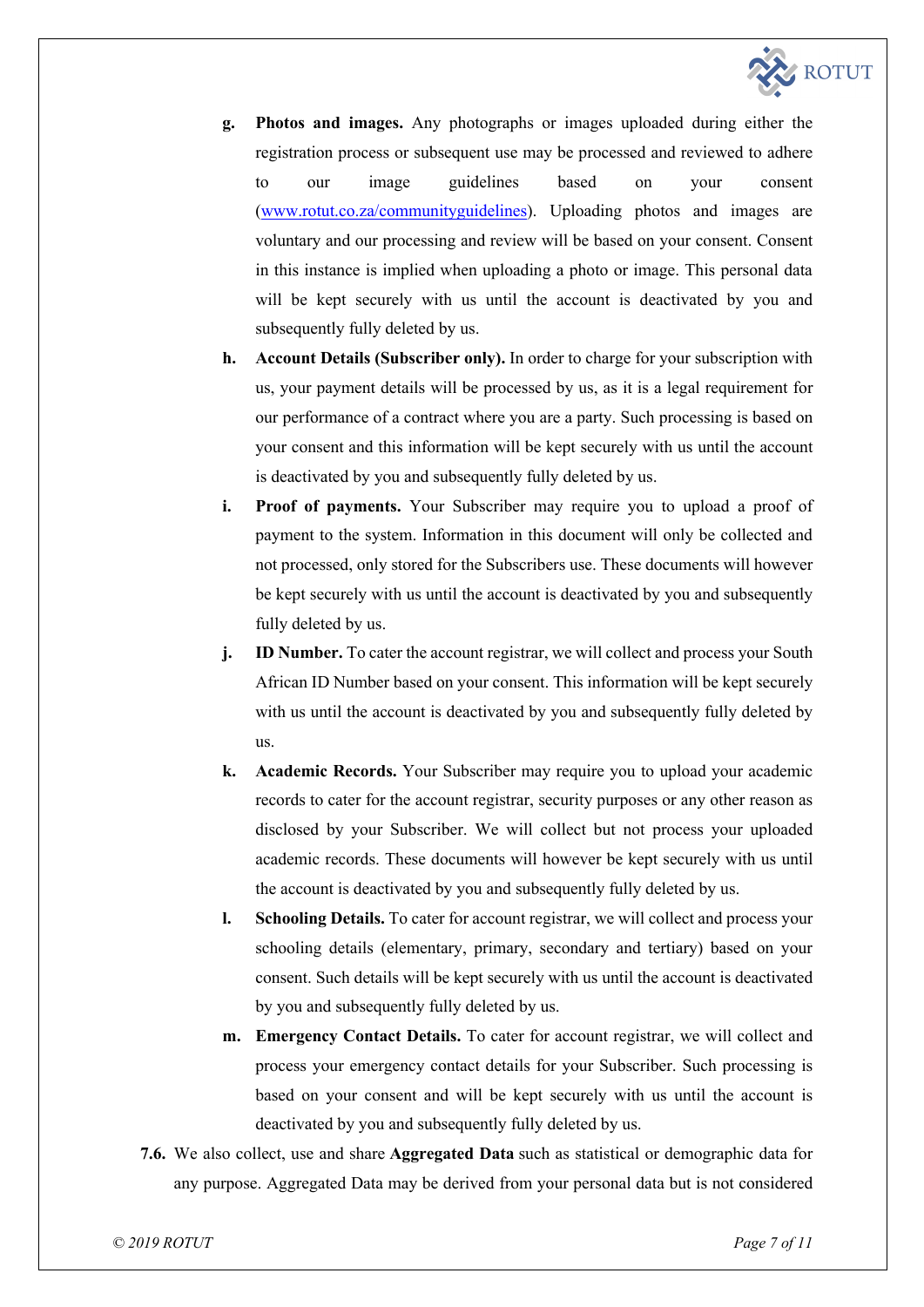

personal data in law as this data does **not** directly or indirectly reveal your identity. For example, we may aggregate your Usage Data to calculate the percentage of users accessing a specific Website feature. However, if we combine or connect Aggregated Data with your personal data so that it can directly or indirectly identify you, we treat the combined data as personal data which will be used in accordance with this Privacy Policy.

### **8. HOW PERSONAL DATA IS COLLECTED**

**8.1.** We use different methods to collect data from and about you, including through:

- **a. Direct interactions**: You may give us your **Identity, Contact, Technical, Profile and Financial Data** by filling in various ROTUT forms when contracting with us and/or by corresponding with us by post, phone, email or otherwise. This includes personal data you provide when you:
	- **8.1.a.1.** use our Services;
	- **8.1.a.2.** use our Website;
	- **8.1.a.3.** contract with us;
	- **8.1.a.4.** consult with us;
	- **8.1.a.5.** provide us with your services;
	- **8.1.a.6.** complete forms;
	- **8.1.a.7.** request information to be sent to you; or
	- **8.1.a.8.** give us some feedback.
- **b. Automated technologies or interactions:** As you interact with our Website, we may automatically collect **Technical and Usage Data** about your equipment, browsing actions and patterns. We may collect this personal data by using cookies, tracking, server logs and other similar technologies. We may also receive Technical Data about you if you visit other websites employing our cookies.
- **c.** Our web servers gather your IP address to assist with the diagnosis of problems or support issues with our services.

# **9. AUTHORISATION FOR THE COLLECTION OF PERSONAL INFORMATION CONCERNING A MINOR CHILD.**

- **9.1.** All data and personal information collected concerning a minor child is done in compliance with Section 35 of POPI.
- **9.2.** This means that all information regarding minor persons is carried out with prior consent of a competent person.
- **9.3. Should you be a minor user, you may only use the Services and/or provide us with your personal data if your parent/guardian accepts this Privacy Policy on your behalf and**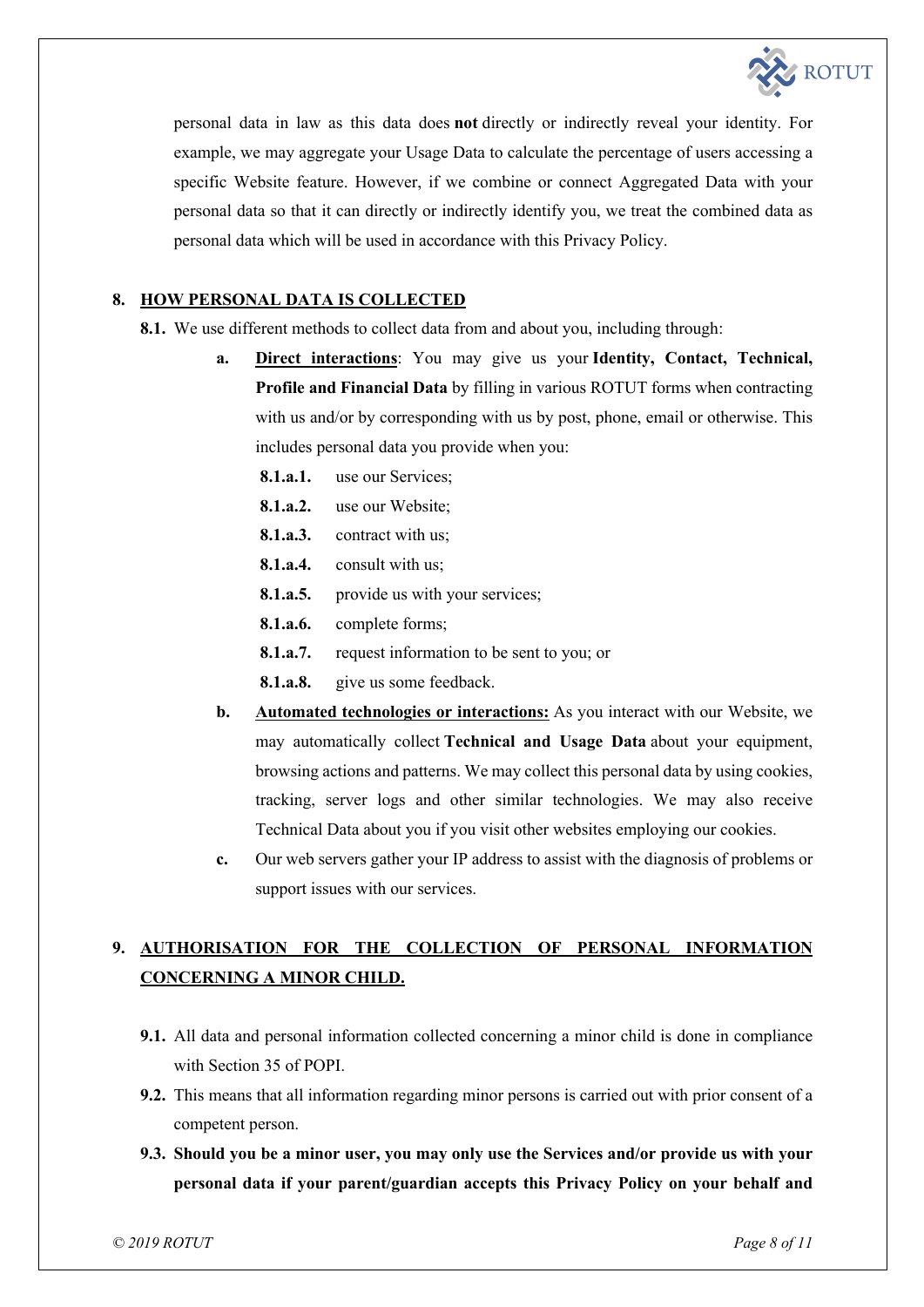

**supervises your use of the Services/Website at all times. In such a situation, your parent/guardian expressly consents to our processing of their child's/ward's personal data, and accepts all liability for their child's/ward's use of the Services/Website at all times.**

### **10. USE OF PERSONAL DATA**

- **10.1.** Personal data that visitors, Subscribers and Users submit to our site may only be processed by us with your given consent or only when it is necessary for the performance of the purpose for which it is submitted, or for such other secondary purposes that are related to the primary purpose of browsing, scheduling, invoicing and managing sessions, unless we disclose other uses in this Privacy Policy or at the time of collection.
- **10.2.** Your personal data may also be processed when it is necessary for our compliance with a legal obligation. Copies of correspondence sent from the Website, that may contain personal information, are stored as archives for record-keeping and back-up purposes only.
- **10.3.** ROTUT will not share your scheduling information with any party, expect to the extent necessary for Subscriber purposes and to allow users to browse, schedule, manage appointments and invoice users.
- **10.4.** We will only use your personal data when the law allows us to and for legitimate reasons, which you hereby expressly understand and consent to. Most commonly, we will use your personal data in the following circumstances:

### **11. REGISTRATION**

**11.1.** Registration is completely optional. Registration may include submitting your name, email address, address, telephone numbers, option on receiving updates and promotional material and other information. You may access this information at any time by logging in and going to your account.

#### **12. DISCLOSURE**

**12.1.** Apart from where you have consented or disclosure is necessary to achieve the purpose for which it was submitted, personal information may be disclosed in special situations where we have reason to believe that doing so is necessary to identify, contact, assist and give support or bring legal action against anyone damaging, injuring, or interfering (intentionally or unintentionally) with our rights or property, users, or anyone else who could be harmed by such activities. Also, we may disclose personal information when we believe in good faith that the law requires disclosure.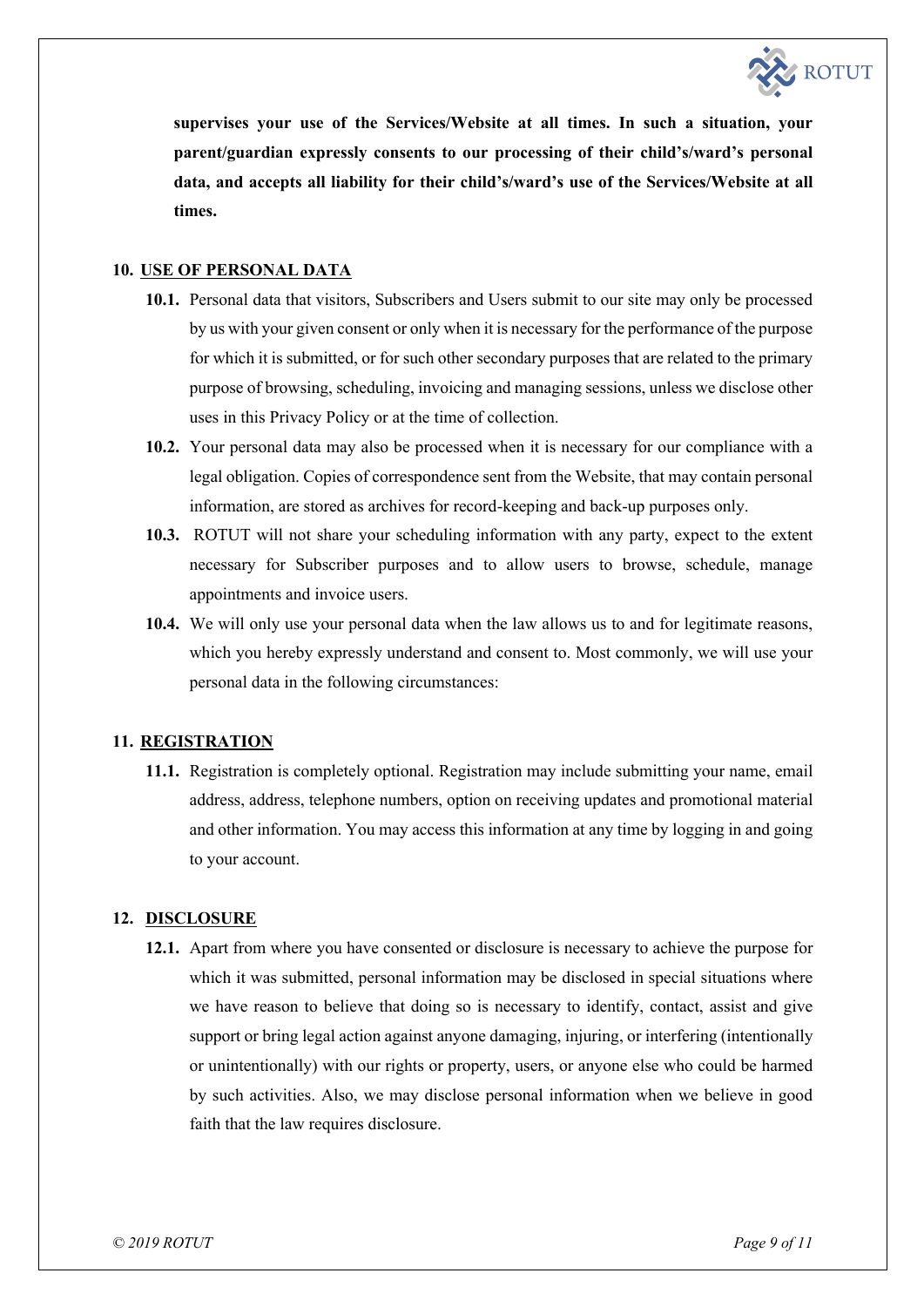

# **13. SECURITY**

- **13.1.** We strive to ensure the security, integrity and privacy of personal information submitted to our sites, and we review and update our security measures in light of current technologies. Unfortunately, no data transmission over the Internet can be guaranteed to be totally secure.
- **13.2.** However, we will endeavour to take all reasonable steps to protect the personal information you may transmit to us or from our online products and services. Once we do receive your transmission, we will also make our best efforts to ensure its security on our systems.
- **13.3.** In addition, our employees and the contractors who provide services related to our information systems are obliged to respect the confidentiality of any personal information held by us. However, we will not be held responsible for events arising from unauthorised access to your personal information.

### **14. ACCESS TO INFORMATION**

- **14.1.** We will endeavour to take all reasonable steps to keep secure any information which we hold about you, and to keep this information accurate and up to date. If, at any time, you discover that information held about you is incorrect, you may contact us to have the information corrected.
- **14.2.** In addition, our employees and the contractors who provide services related to our information systems are obliged to respect the confidentiality of any personal information held by us.

### **15. YOUR LEGAL RIGHTS**

- **15.1.** Under certain circumstances, you have rights under data protection laws in relation to your personal data where we are the relevant "Responsible Party" over such personal data. Please contact us to find out more about, or manifest, these rights:
	- **a.** request access to your personal data;
	- **b.** request correction of your personal data;
	- **c.** request erasure of your personal data;
	- **d.** object to the processing of your personal data;
	- **e.** request a restriction of processing your personal data;
	- **f.** request transfer of your personal data; and/or
	- **g.** right to withdraw consent at any time.
- **15.2.** You will not have to pay a fee to access your personal data (or to exercise any of the other rights). However, we may charge a reasonable fee if your request is clearly unfounded, repetitive or excessive. Alternatively, we may refuse to comply with your request in these circumstances.
- **15.3.** We may need to request specific information from you to help us confirm your identity and